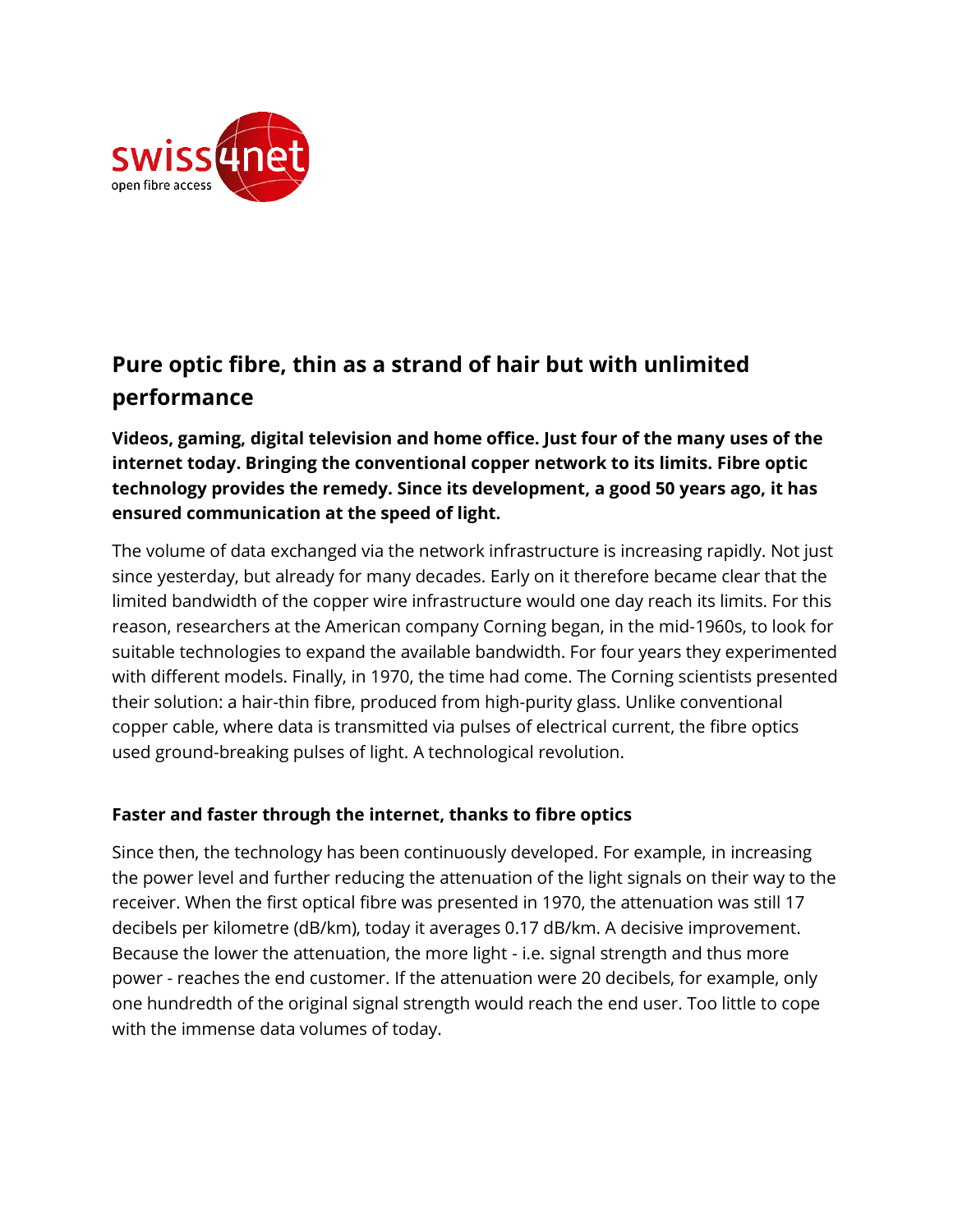The current world record is 319Tbit/s over a distance of over 3,000 kilometres. Or to put it differently: over 13.4 million UHD films can be streamed simultaneously. Researchers at the Japanese National Institute of Information and Communication Technology (NICT) achieved this record using optical fibres with a standard outer diameter.



(Graphic: NICT)

## **As thin as a human hair**

Today, fibre optics consist of three parts: the core, the cladding and the outer sheath. The core, made of high-purity glass, transmits the injected light waves. This core (single-mode fibre optics) is only 8 micrometres thin, which is about the diameter of a human hair. The core is surrounded by a fibre optics jacket. This measures 125 micrometres in diameter and has the task of preventing any breakage of the glass. Additional protection is provided by the outer sheath. This coloured protective sheath is 245 micrometres thick and keeps the cable flexible.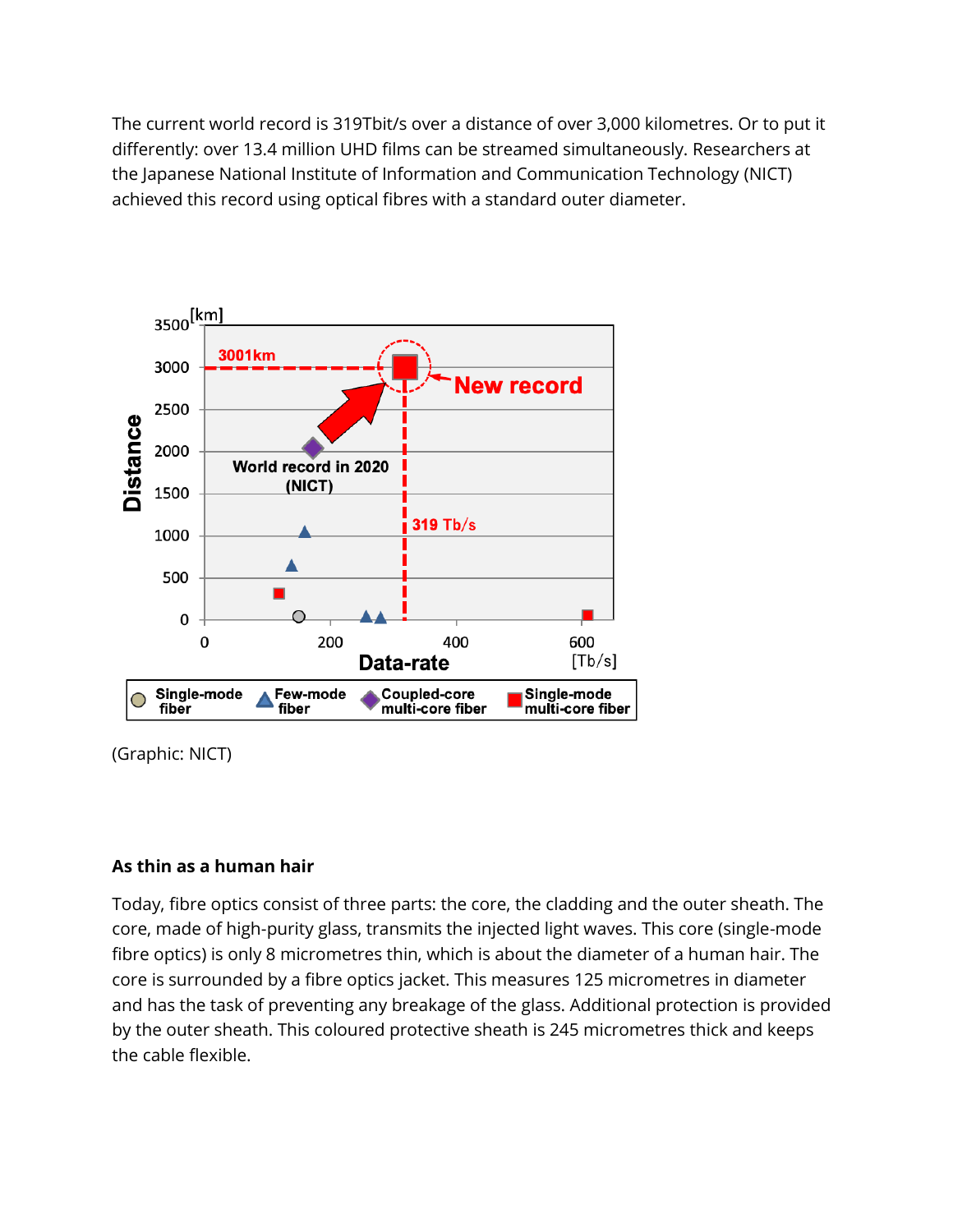Fibre optics are manufactured in specialised factories. Immediately after production, they are subjected to a thorough quality control. Among other things, the bending radius is checked. It measures the smallest bend that the fibre optics can take during installation without changing its transmission quality. This is an enormously important issue, as otherwise light could escape during bending and correspondingly less bandwidth would reach the customer.

The bending radius can differ depending on the application of an optical fibre. There are flexible and rigid conductors. The latter are often used for long-distance connections, where they are blown into underground pipes using air pressure. Flexible fibres, on the other hand, are used when the destination is close or in a confined space and thus requires a high degree of mobility.

Swiss4net already uses fibre optic cables with 1,008 fibres and a diameter of 20.1 millimetres for its distribution network.

# **Not all fibre optic connections are the same**

In Switzerland, the expansion of fibre optics is in full swing. It is being carried out by various players who are relying on different development methods. These methods include:

- **F**ibre **t**o **t**he **H**ome (FTTH): Fibre optic connection to the end customer (home/business).
- **F**ibre **t**o **t**he **B**uilding (FTTB): Fibre optic connection to the building entry point. Within the property, the existing copper or coaxial lines are used.
- **F**ibre **t**o **t**he **S**treet (FTTS): Fibre optic connection to the nearest cable duct. The existing copper or coaxial lines are used for the remaining distance to the building entry point and within the property.
- **F**ibre **t**o **t**he **C**urb (FTTC): Fibre optic connection up to the neighbourhood distributor. The existing copper or coaxial lines are used for the rest of the route.

The most common model is FTTH, i.e. connection to every single home or business. With all other connection methods, the fibre optics are not pulled all the way to the end customer. Instead, the data is transported over the last mile through weaker copper or coaxial lines. The signal strength is increasingly attenuated over these lines with increasing distance and line length, which leads to lower speeds at the end customer.

In addition, fibre consumes up to twelve times less energy in operation than pure copper. A win-win solution in which customers and the environment benefit equally.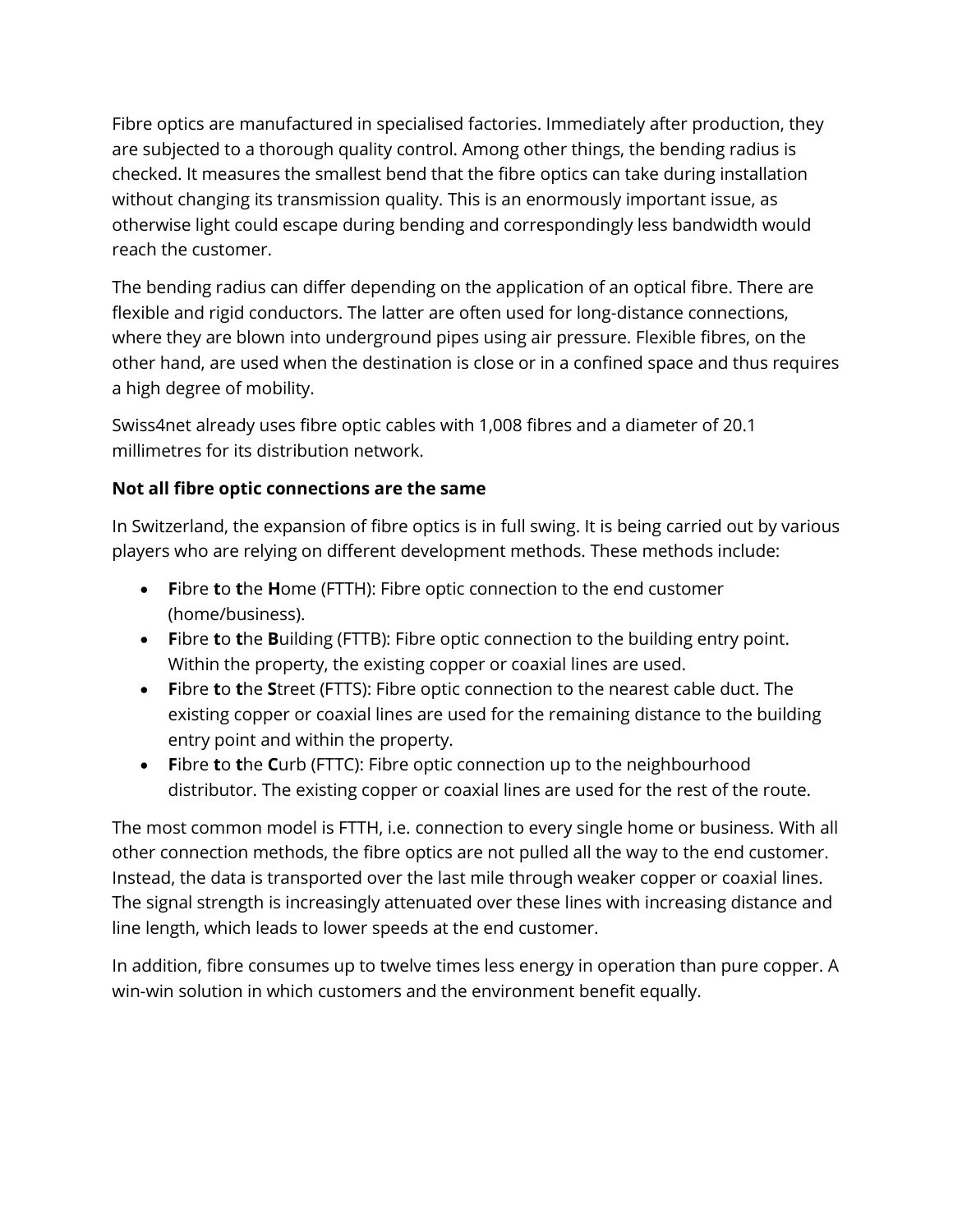## **Two different FTTH construction models**

FTTH construction is currently being implemented in Switzerland using different technologies. The two most well-known are the point-to-point model (P2P) and the pointto-multipoint model (P2MP).

The pure point-to-point model (P2P) is open in terms of technology for future FTTH developments and the individuality of the providers. Thanks to their own fibre optic connections from the central office to the end customer, providers can choose and use their preferred technology themselves. Even the already popular XGS-PON (10 Gbps Symmetric Passive Optical Network) is offered to end customers without restrictions via the P2P network. At the same time, all end customers benefit from maximum internet speed (synchronous, in upload and download) as well as best availability and security for the paid service.

For all its area-wide FTTH networks, Swiss4net therefore relies on a P2P model with 4 fibres per usage unit. This ensures that all end customers receive their own fibres and that the telecom providers can use the networks without discrimination.

# **P2MP is not a single-fibre model**

The point-to-multipoint model (P2MP) has no continuous fibre from the central office to the end customers. A P2MP network carries only one fibre on the first section from the central office to the duct (in the street or in the building) and from this distribution point the fibre is split to 32 end customers by means of splitters. Thus, in the P2MP model with its tree structure, only 1/32 of a fibre arrives at the end customer and there is no individual, continuous fibre between the central office and a dwelling or a shop and can therefore not be called a "single-fibre model".

In addition, physical access to Layer 1 in P2MP is limited for telecom providers. A P2MP model is also susceptible to interference in the connections, since an entire P2MP tree (all 32 customers of a provider) is always affected at the same time. The telecom providers of the individual end customers are dependent on the P2MP technology that the builder has chosen for the fibre roll-out and providers have to build on this without having the freedom of choice themselves.